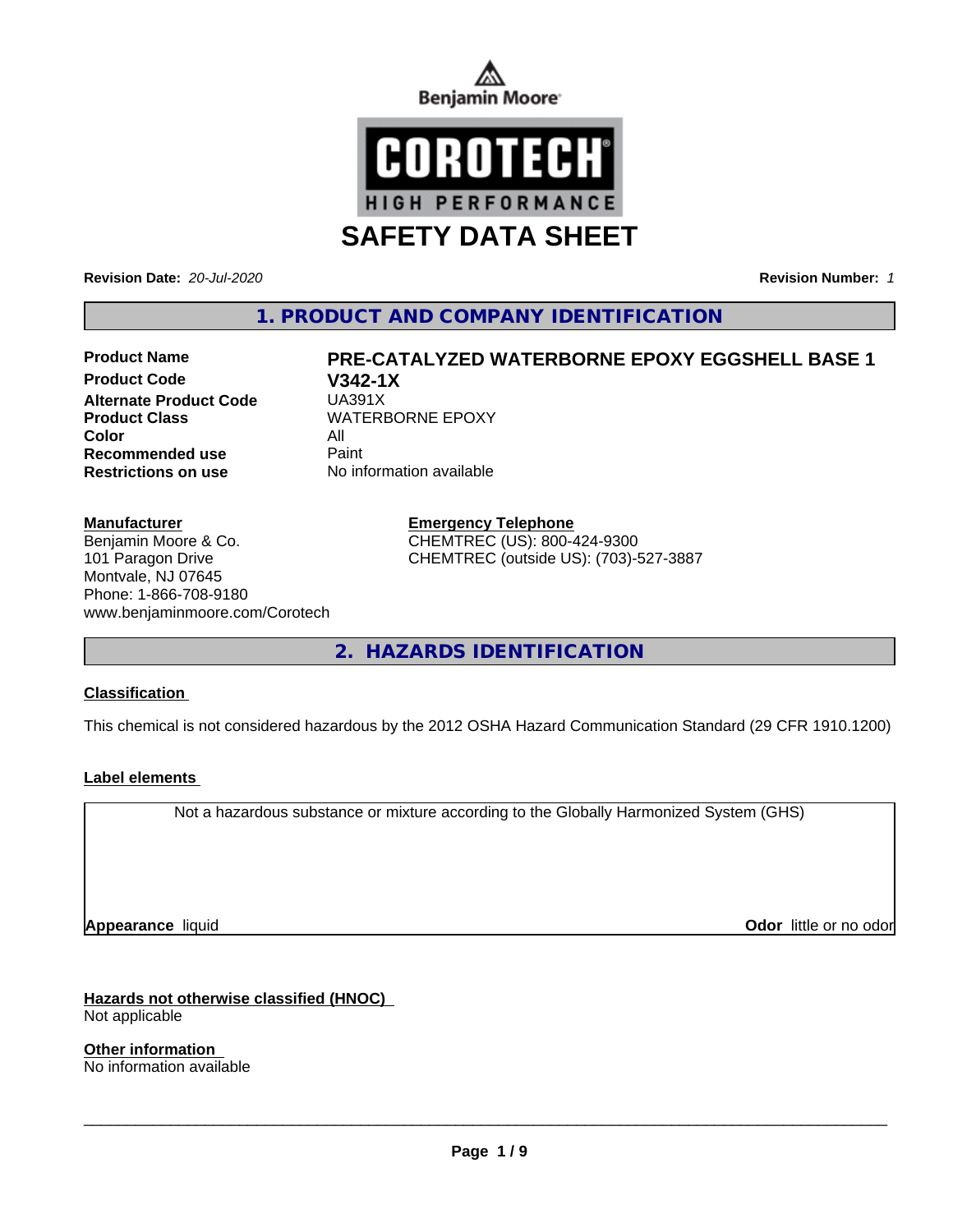#### **Other hazards**

May cause allergic skin reaction

# **3. COMPOSITION INFORMATION ON COMPONENTS**

| <b>Chemical name</b>          | <b>CAS No.</b> | Weight-%    |
|-------------------------------|----------------|-------------|
| Titanium dioxide              | 13463-67-7     | $20 - 25$   |
| Nepheline syenite             | 37244-96-5     | $5 - 10$    |
| Propylene glycol              | $57 - 55 - 6$  | - 5         |
| Silica amorphous              | 7631-86-9      | - 5         |
| 2-Amino-2-methly-1-propanol   | 124-68-5       | $0.1 - 0.5$ |
| Hexanedioic acid, dihydrazide | 1071-93-8      | $0.1 - 0.5$ |

|                                                  | 4. FIRST AID MEASURES                                                                                    |
|--------------------------------------------------|----------------------------------------------------------------------------------------------------------|
| <b>General Advice</b>                            | No hazards which require special first aid measures.                                                     |
| <b>Eye Contact</b>                               | Rinse thoroughly with plenty of water for at least 15 minutes and consult a<br>physician.                |
| <b>Skin Contact</b>                              | Wash off immediately with soap and plenty of water while removing all<br>contaminated clothes and shoes. |
| <b>Inhalation</b>                                | Move to fresh air. If symptoms persist, call a physician.                                                |
| Ingestion                                        | Clean mouth with water and afterwards drink plenty of water. Consult a physician<br>if necessary.        |
| <b>Most Important</b><br><b>Symptoms/Effects</b> | May cause allergic skin reaction.                                                                        |
| <b>Notes To Physician</b>                        | Treat symptomatically.                                                                                   |

# **5. FIRE-FIGHTING MEASURES**

| <b>Suitable Extinguishing Media</b>                   | Use extinguishing measures that are appropriate to local<br>circumstances and the surrounding environment.                                   |
|-------------------------------------------------------|----------------------------------------------------------------------------------------------------------------------------------------------|
| Protective equipment and precautions for firefighters | As in any fire, wear self-contained breathing apparatus<br>pressure-demand, MSHA/NIOSH (approved or equivalent)<br>and full protective gear. |
| <b>Specific Hazards Arising From The Chemical</b>     | Closed containers may rupture if exposed to fire or<br>extreme heat.                                                                         |
| Sensitivity to mechanical impact                      | No.                                                                                                                                          |
| Sensitivity to static discharge                       | No.                                                                                                                                          |
| <b>Flash Point Data</b><br>Flash point (°F)           | Not applicable                                                                                                                               |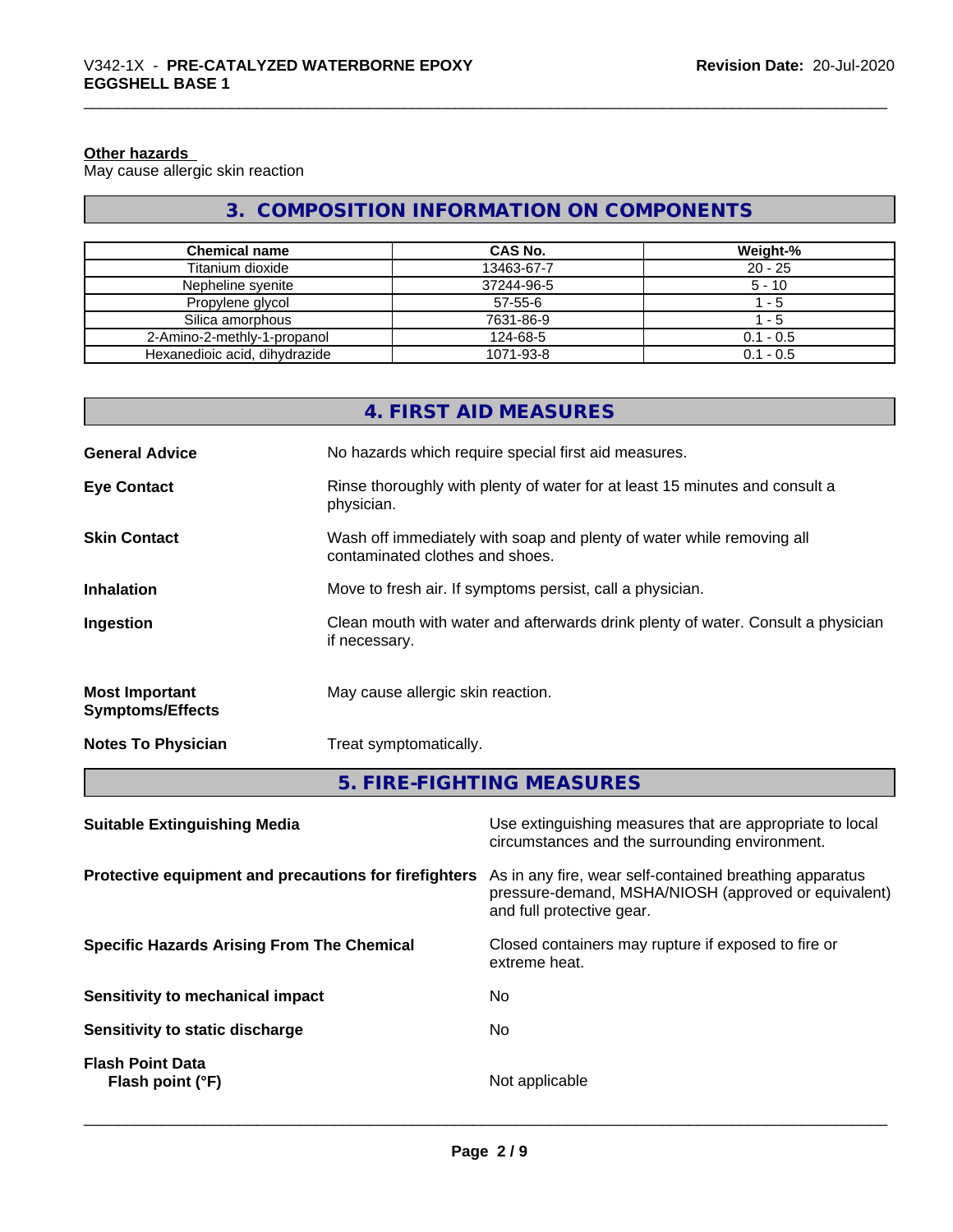| Flash Point (°C)<br>Method                                    |                        | Not applicable<br>Not applicable |                                |
|---------------------------------------------------------------|------------------------|----------------------------------|--------------------------------|
| <b>Flammability Limits In Air</b>                             |                        |                                  |                                |
| Lower flammability limit:<br><b>Upper flammability limit:</b> |                        | Not applicable<br>Not applicable |                                |
| <b>NFPA</b><br>Health: 1                                      | <b>Flammability: 0</b> | <b>Instability: 0</b>            | <b>Special: Not Applicable</b> |
| <b>NFPA Legend</b><br>0 Not Horordoug                         |                        |                                  |                                |

- 0 Not Hazardous
- 1 Slightly
- 2 Moderate
- 3 High
- 4 Severe

*The ratings assigned are only suggested ratings, the contractor/employer has ultimate responsibilities for NFPA ratings where this system is used.*

*Additional information regarding the NFPA rating system is available from the National Fire Protection Agency (NFPA) at www.nfpa.org.*

|                                  | 6. ACCIDENTAL RELEASE MEASURES                                                                                                                                                   |  |  |
|----------------------------------|----------------------------------------------------------------------------------------------------------------------------------------------------------------------------------|--|--|
| <b>Personal Precautions</b>      | Avoid contact with skin, eyes and clothing. Ensure adequate ventilation.                                                                                                         |  |  |
| <b>Other Information</b>         | Prevent further leakage or spillage if safe to do so.                                                                                                                            |  |  |
| <b>Environmental precautions</b> | See Section 12 for additional Ecological Information.                                                                                                                            |  |  |
| <b>Methods for Cleaning Up</b>   | Soak up with inert absorbent material. Sweep up and shovel into suitable<br>containers for disposal.                                                                             |  |  |
|                                  | 7. HANDLING AND STORAGE                                                                                                                                                          |  |  |
| <b>Handling</b>                  | Avoid contact with skin, eyes and clothing. Avoid breathing vapors, spray mists or<br>sanding dust. In case of insufficient ventilation, wear suitable respiratory<br>equipment. |  |  |
| <b>Storage</b>                   | Keep container tightly closed. Keep out of the reach of children.                                                                                                                |  |  |
| <b>Incompatible Materials</b>    | No information available                                                                                                                                                         |  |  |

**8. EXPOSURE CONTROLS/PERSONAL PROTECTION**

#### **Exposure Limits**

| <b>Chemical name</b> | <b>ACGIH TLV</b>         | <b>OSHA PEL</b>                   |
|----------------------|--------------------------|-----------------------------------|
| Titanium dioxide     | TWA: $10 \text{ ma/m}^3$ | · TWA<br>15 ma/m <sup>3</sup> - 1 |
| Silica amorphous     | N/E                      | 20 mppcf - TWA                    |

### **Legend**

ACGIH - American Conference of Governmental Industrial Hygienists Exposure Limits OSHA - Occupational Safety & Health Administration Exposure Limits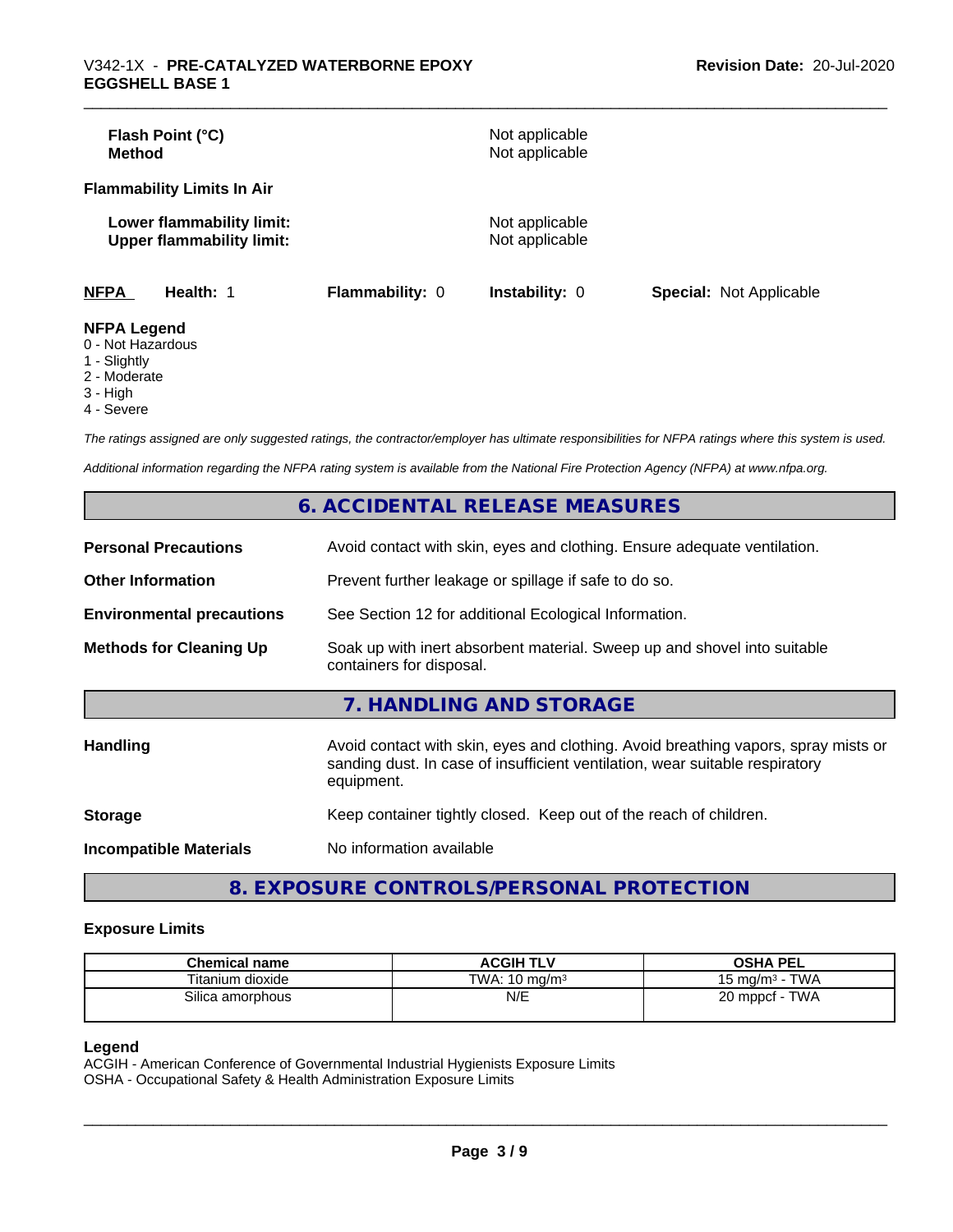N/E - Not Established

| <b>Engineering Measures</b>          | Ensure adequate ventilation, especially in confined areas.                                                                          |
|--------------------------------------|-------------------------------------------------------------------------------------------------------------------------------------|
| <b>Personal Protective Equipment</b> |                                                                                                                                     |
| <b>Eye/Face Protection</b>           | Safety glasses with side-shields.                                                                                                   |
| <b>Skin Protection</b>               | Protective gloves and impervious clothing.                                                                                          |
| <b>Respiratory Protection</b>        | In case of insufficient ventilation wear suitable respiratory equipment.                                                            |
| <b>Hygiene Measures</b>              | Avoid contact with skin, eyes and clothing. Remove and wash contaminated<br>clothing before re-use. Wash thoroughly after handling. |

# **9. PHYSICAL AND CHEMICAL PROPERTIES**

| Appearance                            | liquid                   |
|---------------------------------------|--------------------------|
| Odor                                  | little or no odor        |
| <b>Odor Threshold</b>                 | No information available |
| Density (Ibs/gal)                     | $10.8 - 11.2$            |
| <b>Specific Gravity</b>               | $1.29 - 1.34$            |
| рH                                    | No information available |
| <b>Viscosity (cps)</b>                | No information available |
| Solubility(ies)                       | No information available |
| <b>Water solubility</b>               | No information available |
| <b>Evaporation Rate</b>               | No information available |
| Vapor pressure                        | No information available |
| Vapor density                         | No information available |
| Wt. % Solids                          | $50 - 60$                |
| Vol. % Solids                         | $30 - 40$                |
| Wt. % Volatiles                       | $40 - 50$                |
| Vol. % Volatiles                      | $60 - 70$                |
| <b>VOC Regulatory Limit (g/L)</b>     | < 100                    |
| <b>Boiling Point (°F)</b>             | 212                      |
| <b>Boiling Point (°C)</b>             | 100                      |
| Freezing point (°F)                   | 32                       |
| <b>Freezing Point (°C)</b>            | 0                        |
| Flash point (°F)                      | Not applicable           |
| Flash Point (°C)                      | Not applicable           |
| <b>Method</b>                         | Not applicable           |
| <b>Flammability (solid, gas)</b>      | Not applicable           |
| <b>Upper flammability limit:</b>      | Not applicable           |
| Lower flammability limit:             | Not applicable           |
| <b>Autoignition Temperature (°F)</b>  | No information available |
| <b>Autoignition Temperature (°C)</b>  | No information available |
| <b>Decomposition Temperature (°F)</b> | No information available |
| Decomposition Temperature (°C)        | No information available |
| <b>Partition coefficient</b>          | No information available |

# **10. STABILITY AND REACTIVITY**

**Reactivity Not Applicable** Not Applicable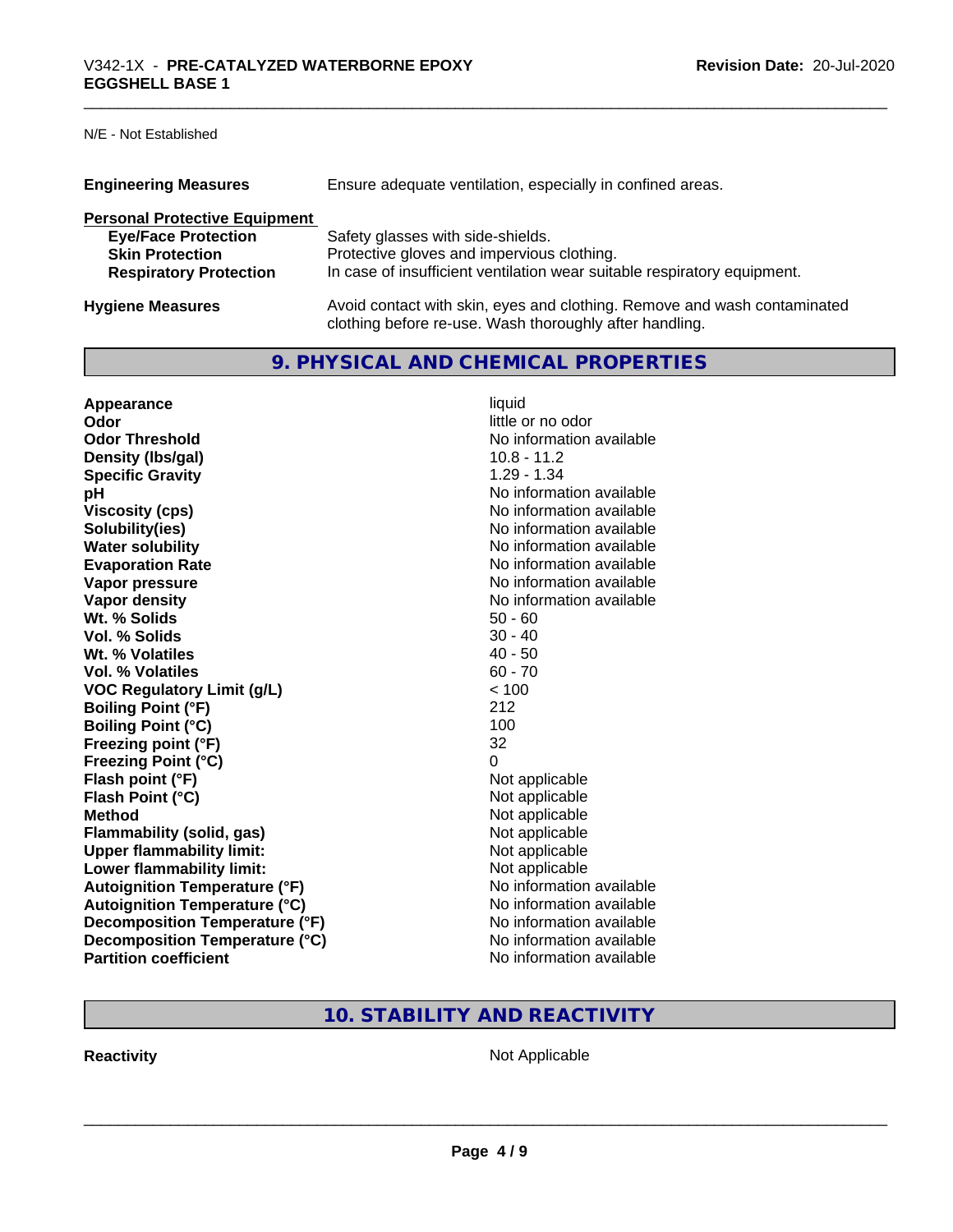| <b>Chemical Stability</b>               | Stable under normal conditions.          |
|-----------------------------------------|------------------------------------------|
| <b>Conditions to avoid</b>              | Prevent from freezing.                   |
| <b>Incompatible Materials</b>           | No materials to be especially mentioned. |
| <b>Hazardous Decomposition Products</b> | None under normal use.                   |
| Possibility of hazardous reactions      | None under normal conditions of use.     |

# **11. TOXICOLOGICAL INFORMATION**

| <b>Product Information</b>               |                                                                                                                 |
|------------------------------------------|-----------------------------------------------------------------------------------------------------------------|
| Information on likely routes of exposure |                                                                                                                 |
| <b>Principal Routes of Exposure</b>      | Eye contact, skin contact and inhalation.                                                                       |
| <b>Acute Toxicity</b>                    |                                                                                                                 |
| <b>Product Information</b>               | No information available                                                                                        |
|                                          | Symptoms related to the physical, chemical and toxicological characteristics                                    |
| <b>Symptoms</b>                          | No information available                                                                                        |
|                                          | Delayed and immediate effects as well as chronic effects from short and long-term exposure                      |
| Eye contact                              | May cause slight irritation.                                                                                    |
| <b>Skin contact</b>                      | Substance may cause slight skin irritation. Prolonged or repeated contact may dry<br>skin and cause irritation. |
| <b>Inhalation</b>                        | May cause irritation of respiratory tract.                                                                      |
| Ingestion                                | Ingestion may cause gastrointestinal irritation, nausea, vomiting and diarrhea.                                 |
| <b>Sensitization</b>                     | May cause an allergic skin reaction                                                                             |
| <b>Neurological Effects</b>              | No information available.                                                                                       |
| <b>Mutagenic Effects</b>                 | No information available.                                                                                       |
| <b>Reproductive Effects</b>              | No information available.                                                                                       |
| <b>Developmental Effects</b>             | No information available.                                                                                       |
| <b>Target organ effects</b>              | No information available.                                                                                       |
| <b>STOT - single exposure</b>            | No information available.                                                                                       |
| <b>STOT - repeated exposure</b>          | No information available.                                                                                       |
| Other adverse effects                    | No information available.                                                                                       |
| <b>Aspiration Hazard</b>                 | No information available                                                                                        |
| <b>Numerical measures of toxicity</b>    |                                                                                                                 |

## **The following values are calculated based on chapter 3.1 of the GHS document**

**ATEmix (oral)** 43706 mg/kg

# **Component Information**

| Chemical name    | Oral LD50          | Dermal LD50 | <b>Inhalation LC50</b> |
|------------------|--------------------|-------------|------------------------|
| Titanium dioxide | Rat<br>10000 mg/kg |             |                        |
| 13463-67-7       |                    |             |                        |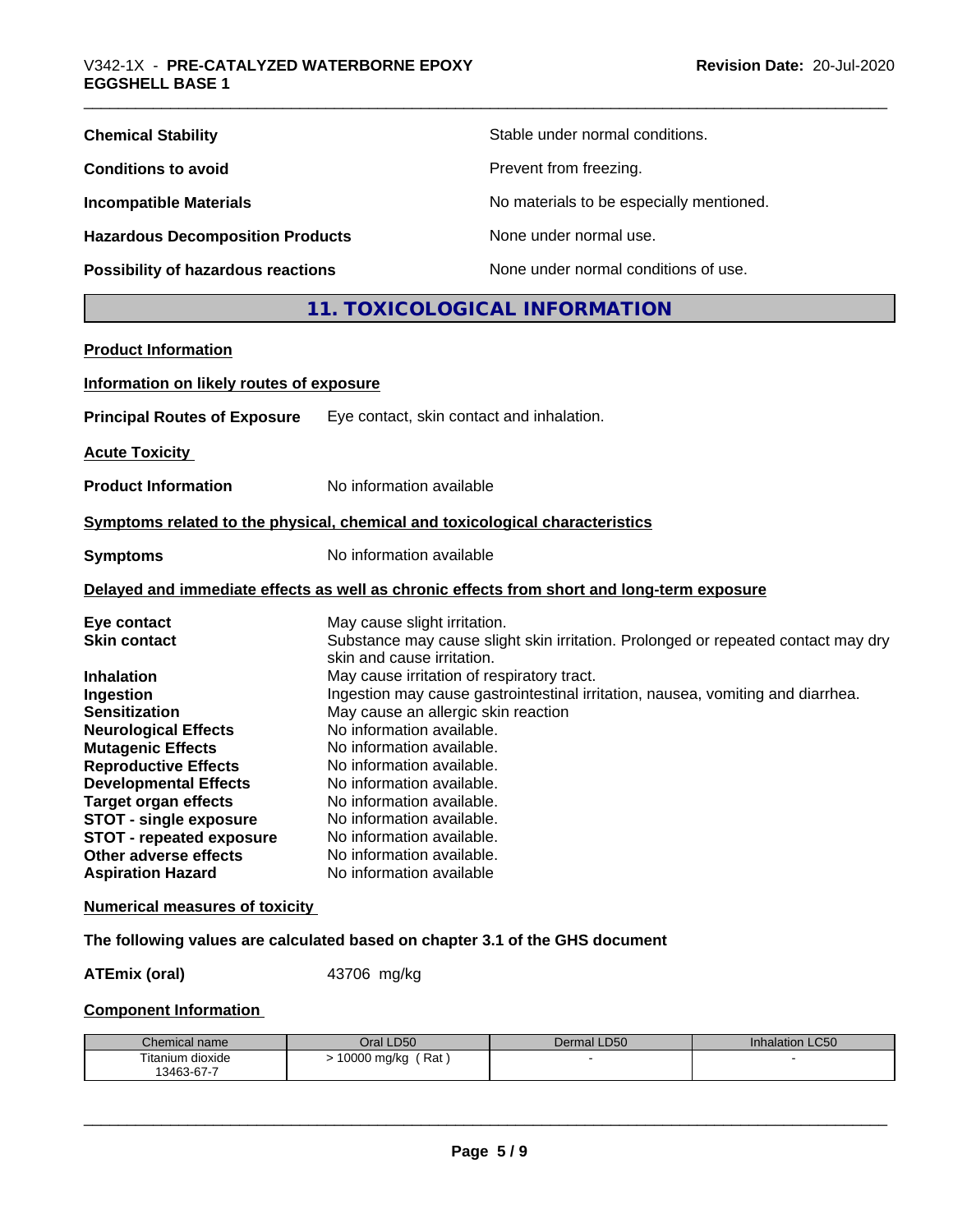| Propylene glycol<br>$57-55-6$           | $= 20$ g/kg (Rat)    | $= 20800$ mg/kg (Rabbit) |                        |
|-----------------------------------------|----------------------|--------------------------|------------------------|
| Silica amorphous<br>7631-86-9           | $= 7900$ mg/kg (Rat) | $>$ 2000 mg/kg (Rabbit)  | $> 2.2$ mg/L (Rat) 1 h |
| 2-Amino-2-methly-1-propanol<br>124-68-5 | $= 2900$ mg/kg (Rat) | $>$ 2000 mg/kg (Rabbit)  |                        |

### **Chronic Toxicity**

#### **Carcinogenicity**

*The information below indicateswhether each agency has listed any ingredient as a carcinogen:.*

| <b>Chemical name</b>           | <b>IARC</b>               | <b>NTP</b> | OSHA   |
|--------------------------------|---------------------------|------------|--------|
|                                | .<br>2B<br>Possible Human |            | Listed |
| $-1$<br>n dioxide<br>l itanıum | Carcinoɑen                |            |        |

• Although IARC has classified titanium dioxide as possibly carcinogenic to humans (2B), their summary concludes: "No significant exposure to titanium dioxide is thought to occur during the use of products in which titanium dioxide is bound to other materials, such as paint."

#### **Legend**

IARC - International Agency for Research on Cancer NTP - National Toxicity Program OSHA - Occupational Safety & Health Administration

**12. ECOLOGICAL INFORMATION**

# **Ecotoxicity Effects**

The environmental impact of this product has not been fully investigated.

# **Product Information**

#### **Acute Toxicity to Fish**

No information available

#### **Acute Toxicity to Aquatic Invertebrates**

No information available

#### **Acute Toxicity to Aquatic Plants**

No information available

#### **Persistence / Degradability**

No information available.

#### **Bioaccumulation**

No information available.

### **Mobility in Environmental Media**

No information available.

#### **Ozone**

No information available

# **Component Information**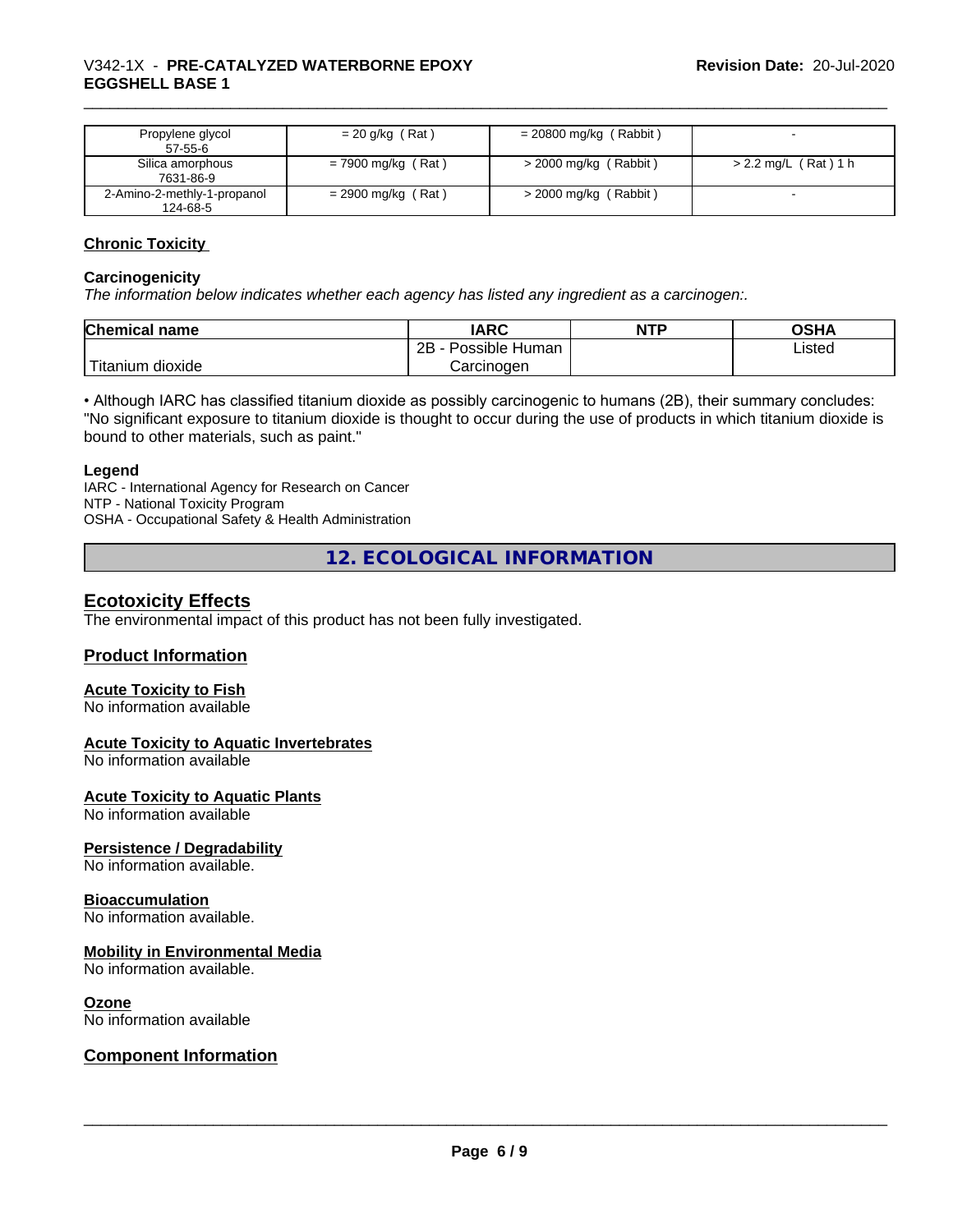### **Acute Toxicity to Fish**

Titanium dioxide  $LC50:$  > 1000 mg/L (Fathead Minnow - 96 hr.) Propylene glycol LC50: 710 mg/L (Fathead Minnow - 96 hr.)

#### **Acute Toxicity to Aquatic Invertebrates**

Propylene glycol EC50: > 10000 mg/L (Daphnia magna - 24 hr.)

# **Acute Toxicity to Aquatic Plants**

No information available

|                                  | 13. DISPOSAL CONSIDERATIONS                                                                                                                                                                                               |
|----------------------------------|---------------------------------------------------------------------------------------------------------------------------------------------------------------------------------------------------------------------------|
| <b>Waste Disposal Method</b>     | Dispose of in accordance with federal, state, and local regulations. Local<br>requirements may vary, consult your sanitation department or state-designated<br>environmental protection agency for more disposal options. |
|                                  | 14. TRANSPORT INFORMATION                                                                                                                                                                                                 |
| <b>DOT</b>                       | Not regulated                                                                                                                                                                                                             |
| <b>ICAO / IATA</b>               | Not regulated                                                                                                                                                                                                             |
| <b>IMDG/IMO</b>                  | Not regulated                                                                                                                                                                                                             |
|                                  | <b>15. REGULATORY INFORMATION</b>                                                                                                                                                                                         |
| <b>International Inventories</b> |                                                                                                                                                                                                                           |

| <b>TSCA: United States</b> | Yes - All components are listed or exempt. |
|----------------------------|--------------------------------------------|
| <b>DSL: Canada</b>         | No - Not all of the components are listed. |
|                            | One or more component is listed on NDSL.   |

# **Federal Regulations**

| SARA 311/312 hazardous categorization |     |  |
|---------------------------------------|-----|--|
| Acute health hazard                   | Yes |  |
| Chronic Health Hazard                 | No  |  |
| Fire hazard                           | No  |  |
| Sudden release of pressure hazard     | Nο  |  |
| <b>Reactive Hazard</b>                | Nο  |  |

#### **SARA 313**

Section 313 of Title III of the Superfund Amendments and Reauthorization Act of 1986 (SARA). This product contains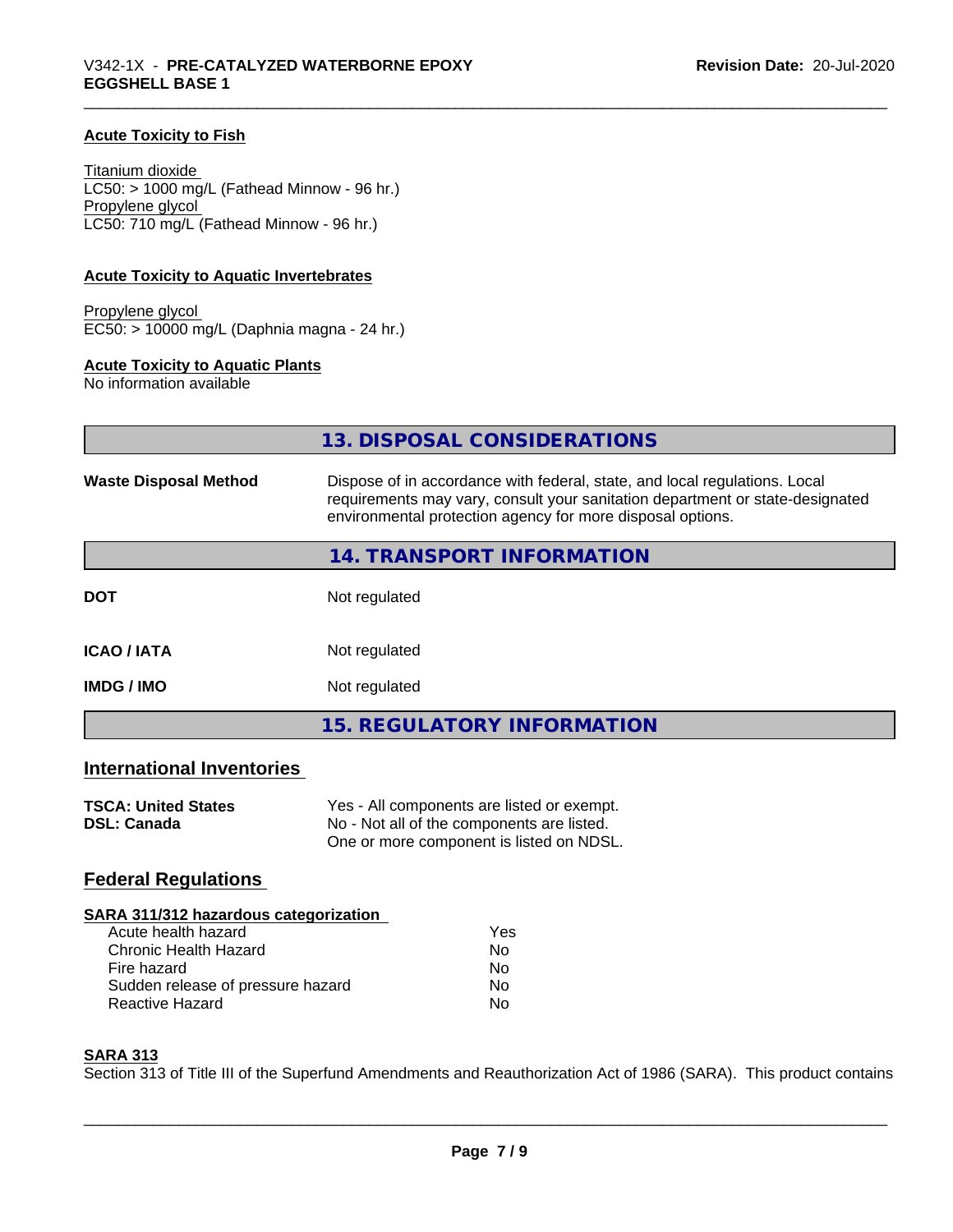a chemical or chemicals which are subject to the reporting requirements of the Act and Title 40 of the Code of Federal Regulations, Part 372:

*None*

# **Clean Air Act,Section 112 Hazardous Air Pollutants (HAPs) (see 40 CFR 61)**

This product contains the following HAPs:

*None*

# **US State Regulations**

# **California Proposition 65**

**A** WARNING: Cancer and Reproductive Harm– www.P65warnings.ca.gov

#### **State Right-to-Know**

| nm.<br>hemical<br>name                 | IVI.<br>sustus | ∴Jerse<br><b>Nev</b> | าnsvlvania |
|----------------------------------------|----------------|----------------------|------------|
| ÷.,<br>$\sim$<br>dioxide<br>l itanium. |                |                      |            |
| Silica<br>amorphous                    |                |                      |            |

#### **Legend**

X - Listed

| <b>16. OTHER INFORMATION</b>                                                                                                                                                                                                |  |  |  |  |  |
|-----------------------------------------------------------------------------------------------------------------------------------------------------------------------------------------------------------------------------|--|--|--|--|--|
| HMIS -<br><b>Health: 1</b><br>$PPE: -$<br><b>Flammability: 0</b><br><b>Reactivity: 0</b>                                                                                                                                    |  |  |  |  |  |
| <b>HMIS Legend</b><br>0 - Minimal Hazard<br>1 - Slight Hazard<br>2 - Moderate Hazard<br>3 - Serious Hazard<br>4 - Severe Hazard<br>* - Chronic Hazard                                                                       |  |  |  |  |  |
| X - Consult your supervisor or S.O.P. for "Special" handling instructions.<br>Note: The PPF rating has intentionally been left blank. Choose appropriate PPF that will protect employees from the hazards the material will |  |  |  |  |  |

*Note: The PPE rating has intentionally been left blank. Choose appropriate PPE that will protect employees from the hazards the material will present under the actual normal conditions of use.*

*Caution: HMISÒ ratings are based on a 0-4 rating scale, with 0 representing minimal hazards or risks, and 4 representing significant hazards or risks. Although HMISÒ ratings are not required on MSDSs under 29 CFR 1910.1200, the preparer, has chosen to provide them. HMISÒ ratings are to be used only in conjunction with a fully implemented HMISÒ program by workers who have received appropriate HMISÒ training. HMISÒ is a registered trade and service mark of the NPCA. HMISÒ materials may be purchased exclusively from J. J. Keller (800) 327-6868.*

 **WARNING!** If you scrape, sand, or remove old paint, you may release lead dust. LEAD IS TOXIC. EXPOSURE TO LEAD DUST CAN CAUSE SERIOUS ILLNESS, SUCH AS BRAIN DAMAGE, ESPECIALLY IN CHILDREN. PREGNANT WOMEN SHOULD ALSO AVOID EXPOSURE.Wear a NIOSH approved respirator to control lead exposure. Clean up carefully with a HEPA vacuum and a wet mop. Before you start, find out how to protect yourself and your family by contacting the National Lead Information Hotline at 1-800-424-LEAD or log on to